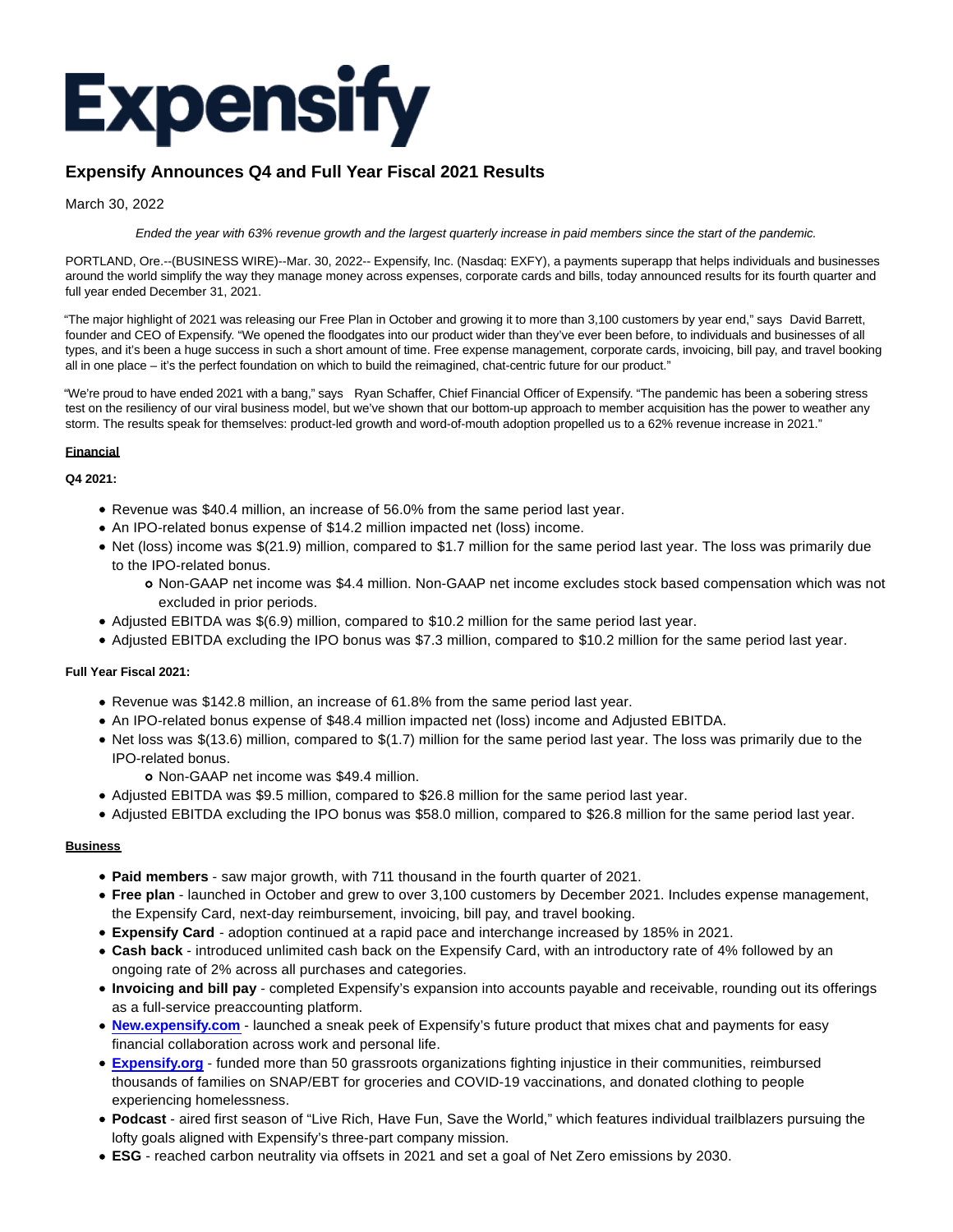- **Customer support**  won "Best Customer Support" from TrustRadius.
- **Operational efficiency** annualized revenue per employee topped \$1.1MM.
	- Calculated as three months ended December 31, 2021 revenue multiplied by four (quarters), divided by 144 full-time employees as of December 31, 2021.

## **Financial Outlook**

Expensify's outlook statements are based on current expectations. The following statements are forward-looking and actual results could differ materially depending on market conditions and the factors set forth under "Forward-Looking Statements" below.

For the fiscal first quarter ending March 31, 2022, Expensify expects:

- Revenue between \$38.6 million and \$39.6 million.
- Average monthly paid members between 684 thousand and 702 thousand.

## **Availability of Information on Expensify's Website**

Investors and others should note that Expensify routinely announces material information to investors and the marketplace using SEC filings, press releases, public conference calls, webcasts and the Expensify Investor Relations website a[t https://ir.expensify.com.](https://cts.businesswire.com/ct/CT?id=smartlink&url=https%3A%2F%2Fir.expensify.com&esheet=52633650&newsitemid=20220330005845&lan=en-US&anchor=https%3A%2F%2Fir.expensify.com&index=1&md5=513c6b1d61cabb25c27a10a972326e6b) While not all of the information that the Company posts to its Investor Relations website is of a material nature, some information could be deemed to be material. Accordingly, the Company encourages investors, the media and others interested in Expensify to review the information that it shares on its Investor Relations website.

## **Conference Call**

Expensify will host a video call to discuss the results at 2:00 p.m. Pacific Time today. The video call information is available on Expensify's Investor Relations website a[t https://ir.expensify.com.](https://cts.businesswire.com/ct/CT?id=smartlink&url=https%3A%2F%2Fir.expensify.com&esheet=52633650&newsitemid=20220330005845&lan=en-US&anchor=https%3A%2F%2Fir.expensify.com&index=2&md5=b712416db34bc6834143003a0a9b0516) A replay of the call will be available on the site for three months.

## **Non-GAAP Financial Measures**

In addition to financial measures prepared in accordance with U.S. generally accepted accounting principles ("GAAP"), we provide certain non-GAAP financial measures, including Adjusted EBITDA, Adjusted EBITDA excluding the IPO-related bonus, and Non-GAAP net income.

We believe our non-GAAP financial measures are useful in evaluating our business, measuring our performance, identifying trends affecting our business, formulating business plans and making strategic decisions. Accordingly, we believe that these non-GAAP financial measures provide useful information to investors and others in understanding and evaluating our results of operations in the same manner as our management team. These non-GAAP financial measures are presented for supplemental informational purposes only, should not be considered a substitute for financial information presented in accordance with GAAP, and may be different from similarly titled metrics or measures presented by other companies. Non-GAAP financial measures have limitations as analytical tools and should not be considered in isolation or as substitutes for financial information presented under GAAP. There are a number of limitations related to the use of non-GAAP financial measures versus comparable financial measures determined under GAAP. For example, other companies in our industry may calculate these non-GAAP financial measures differently or may use other measures to evaluate their performance. All of these limitations could reduce the usefulness of these non-GAAP financial measures as analytical tools. Investors are encouraged to review the related GAAP financial measures and the reconciliations of these non-GAAP financial measures to their most directly comparable GAAP financial measures and to not rely on any single financial measure to evaluate our business. A reconciliation of each non-GAAP financial measure to the most directly comparable financial measure stated in accordance with GAAP is at the end of this press release.

We define Adjusted EBITDA as net income from operations excluding provision for income taxes, interest and other expenses, net, depreciation and amortization and stock based compensation.

We define Adjusted EBITDA excluding the IPO-related bonus as net income from operations excluding provision for income taxes, interest and other expenses, net, depreciation and amortization, stock based compensation, and IPO-related bonus costs.

We define non-GAAP net income as net income from operations in accordance with US GAAP excluding stock-based compensation and IPO-related bonus costs. In prior periods, this metric only excluded IPO-related bonus costs and did not exclude expenses related to stock-based compensation. However, management now believes that further excluding stock-based compensation from non-GAAP net income is useful to better understand the financial performance of our business and to facilitate a better comparison of our results to those of peer companies over multiple periods given that this item may vary between companies for reasons unrelated to overall operating performance.

The tables at the end of the Financial Statements provide reconciliations to the most directly comparable GAAP financial measure to each of these non-GAAP financial measures.

#### **Forward-Looking Statements**

Forward-looking statements in this press release, which are not historical facts, are forward-looking statements within the meaning of the Private Securities Litigation Reform Act of 1955. These statements include statements regarding our strategy, future financial condition, future operations, projected costs, prospects, plans, objectives of management and expected market growth and involve known and unknown risks that are difficult to predict. As a result, our actual results, performance or achievements may differ materially from those expressed or implied by these forward-looking statements. In some cases, you can identify forward-looking statements because they contain words such as "may," "will," "shall," "should," "expects," "plans," "anticipates," "could," "intends," "target," "projects," "contemplates," "believes," "estimates," "predicts," "potential," "goal," "objective," "seeks, or "continue" or the negative of these words or other similar terms or expressions that concern our expectations, strategy, plans, or intentions. Such forward-looking statements are necessarily based upon estimates and assumptions that, while considered reasonable by us and our management, are inherently uncertain. Factors that may cause actual results to differ materially from current expectations include, but are not limited to: the economic, political and social impact of, and uncertainty relating to, the COVID-19 pandemic; the war in Ukraine and escalating geopolitical tensions as a result of Russia's invasion of Ukraine; our expectations regarding our financial performance and future operating performance; our ability to attract and retain members, expand usage of our platform, sell subscriptions to our platform and convert individuals and organizations into paying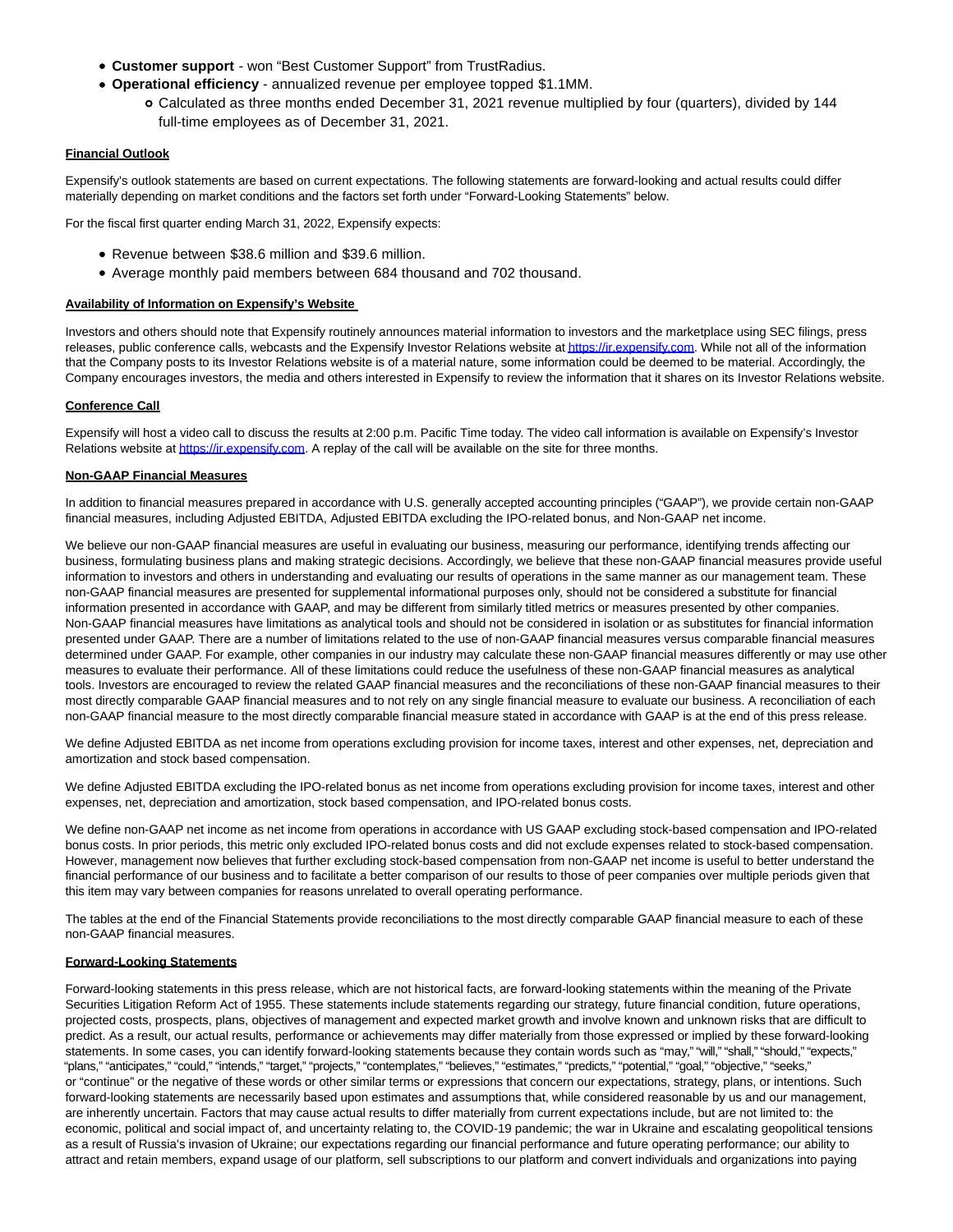customers; the timing and success of new features, integrations, capabilities and enhancements by us, or by competitors to their products, or any other changes in the competitive landscape of our market; the amount and timing of operating expenses and capital expenditures that we may incur to maintain and expand our business and operations to remain competitive; the sufficiency of our cash, cash equivalents and investments to meet our liquidity needs; our ability to make required payments under and to comply with the various requirements of our current and future indebtedness; our ability to effectively manage our exposure to fluctuations in foreign currency exchange rates; the increased expenses associated with being a public company; the size of our addressable markets, market share and market trends; anticipated trends, developments and challenges in our industry, business and the highly competitive markets in which we operate; our expectations regarding our income tax liabilities and the adequacy of our reserves; our ability to effectively manage our growth and expand our infrastructure and maintain our corporate culture; our ability to identify, recruit and retain skilled personnel, including key members of senior management; the safety, affordability and convenience of our platform and our offerings; our ability to successfully defend litigation brought against us; our ability to successfully identify, manage and integrate any existing and potential acquisitions of businesses, talent, technologies or intellectual property; general economic conditions in either domestic or international markets, including the societal and economic impact of the COVID-19 pandemic, and geopolitical uncertainty and instability; our protections against security breaches, technical difficulties, or interruptions to our platform; our ability to maintain, protect and enhance our intellectual property; and other risks discussed in our filings with the SEC. All forward-looking statements attributable to us or persons acting on our behalf are expressly qualified in their entirety by the cautionary statements set forth above. We caution you not to place undue reliance on any forward-looking statements, which are made only as of the date of this press release. We do not undertake or assume any obligation to update publicly any of these forward-looking statements to reflect actual results, new information or future events, changes in assumptions or changes in other factors affecting forward-looking statements, except to the extent required by applicable law. If we update one or more forward-looking statements, no inference should be drawn that we will make additional updates with respect to those or other forward-looking statements.

## **About Expensify**

Expensify is a payments superapp that helps individuals and businesses around the world simplify the way they manage money. More than 10 million people use Expensify's free features, which include corporate cards, expense tracking, next-day reimbursement, invoicing, bill pay, and travel booking in one app. All free. Whether you own a small business, manage a team, or close the books for your clients, Expensify makes it easy so you have more time to focus on what really matters.

|                                                                             |                    | <b>As of December</b><br>31, |
|-----------------------------------------------------------------------------|--------------------|------------------------------|
|                                                                             | 2021               | 2020                         |
| <b>Assets</b>                                                               |                    |                              |
| Cash and cash equivalents                                                   | \$98,398 \$34,401  |                              |
| Accounts receivable, net                                                    | 15,713             | 10,024                       |
| Settlement assets                                                           | 21.880             | 14,308                       |
| Prepaid expenses                                                            | 7,436              | 927                          |
| Related party loan receivable, current                                      | 14                 | 600                          |
| Other current assets                                                        | 14,201             | 3,404                        |
| Total current assets                                                        | 157,642            | 63,664                       |
| Capitalized software, net                                                   | 6,359              | 3,722                        |
| Property and equipment, net                                                 | 15,930             | 15,363                       |
| Lease right-of-use assets                                                   | 2,202              | 3,733                        |
| Deferred tax assets, net                                                    | 370                | 418                          |
| Other assets                                                                | 710                | 833                          |
| <b>Total assets</b>                                                         | \$183,213 \$87,733 |                              |
| Liabilities, convertible preferred stock and stockholders' equity (deficit) |                    |                              |
| Accounts payable                                                            | \$<br>$3,752$ \$   | 2,328                        |
| Accrued expenses and other liabilities                                      | 11,046             | 3,535                        |
| Borrowings under line of credit                                             | 15,000             | 15,000                       |
| Current portion of long-term debt, net of issuance costs                    | 549                | 2,454                        |
| Lease liabilities, current                                                  | 1,549              | 1,575                        |
| Settlement liabilities                                                      | 21,680             | 14,308                       |
| <b>Total current liabilities</b>                                            | 53,576             | 39,200                       |
| Lease liabilities, non-current                                              | 802                | 2,350                        |
| Deferred tax liabilities, net                                               |                    | 916                          |
| <b>Other liabilities</b>                                                    | 153                | 877                          |
| Long-term debt, net of issuance costs                                       | 52,067             | 30,321                       |
| <b>Total liabilities</b>                                                    | 106,598            | 73,664                       |
| Commitments and contingencies (Note 12)                                     |                    |                              |

**Expensify, Inc. Consolidated Balance Sheets** (unaudited, in thousands, except share and per share data)

Convertible preferred stock, par value \$0.0001; 0 and 4,203,139 shares authorized, issued and outstanding as of December 31, 2021 and 2020, respectively; (aggregate liquidation preference of \$0 and \$24,929,457 as of December 31, 2021 and 2020,

respectively) — 45,105

Stockholders' equity (deficit):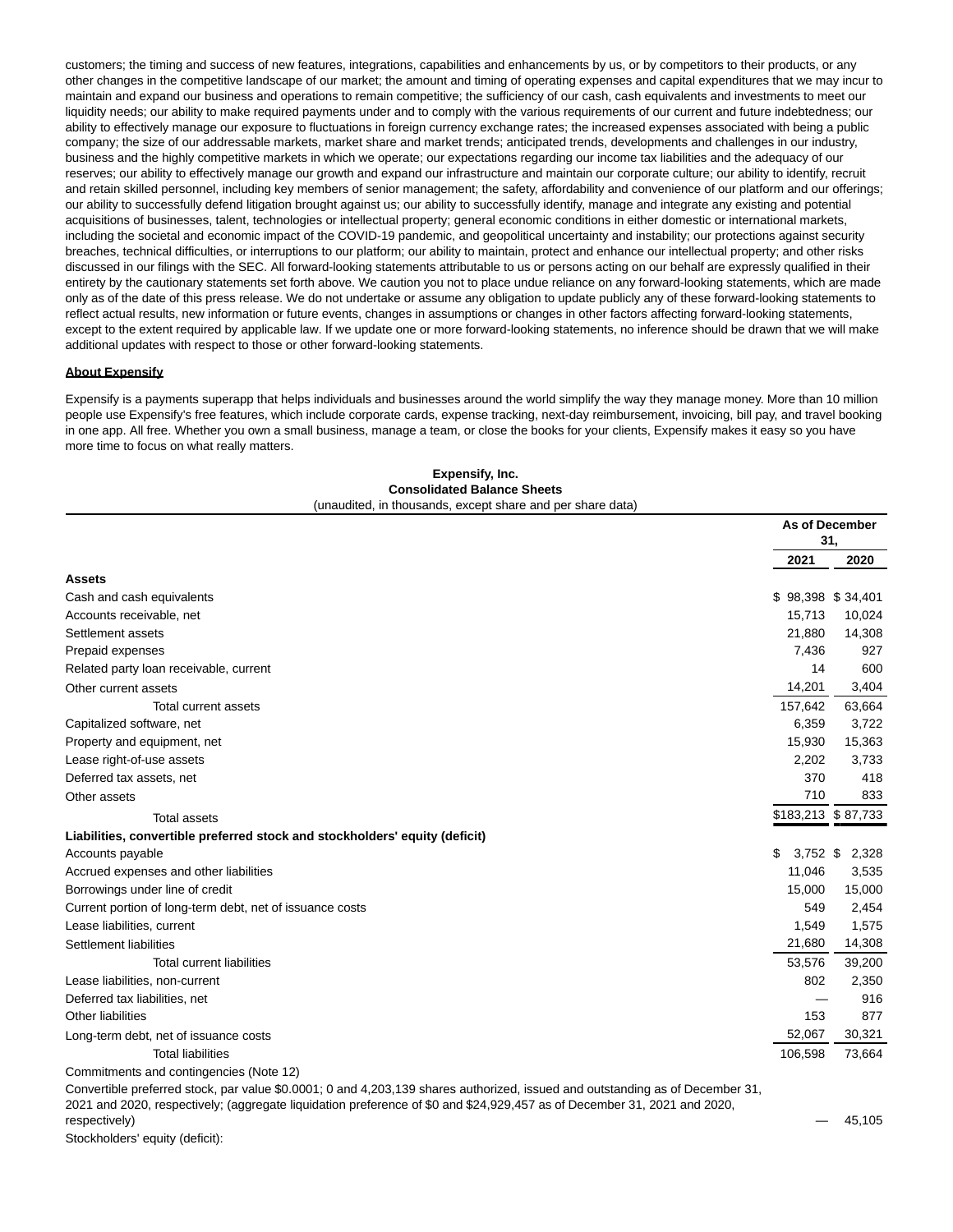Common stock, par value \$0.0001; 1,000,000,000 and 95,000,000 shares of Class A common stock authorized as of December 31, 2021 and 2020, respectively; 67,844,060 and 29,366,940 shares of Class A common stock issued and outstanding as of December 31, 2021 and 2020, respectively; 25,000,000 and 0 shares of LT10 common stock authorized as of December 31, 2021 and 2020, respectively; 7,332,640 and 0 shares of LT10 common stock issued and outstanding as of December 31, 2021 and 2020, respectively; 25,000,000 and 0 shares of LT50 common stock authorized as of December 31, 2021 and 2020, respectively; 6,224,160 and 0 shares of LT50 common stock issued and outstanding as of December 31, 2021 and 2020, respectively  $\hspace{1.6cm}6 \hspace{1.2cm}$   $-$ 

| <b>IGSPECUVEIV</b>                                                                |                    |           |
|-----------------------------------------------------------------------------------|--------------------|-----------|
| Additional paid-in capital                                                        | 142.515            | 21.312    |
| Accumulated deficit                                                               | (65.906)           | (52, 348) |
| Total stockholders' equity (deficit)                                              | 76.615             | (31,036)  |
| Total liabilities, convertible preferred stock and stockholders' equity (deficit) | \$183,213 \$87,733 |           |
|                                                                                   |                    |           |

## **Expensify, Inc. Consolidated Statements of Income** (unaudited, in thousands, except share and per share data)

|                                                                                                                                           | Three months ended |                |                         |            |    |            |     |            |
|-------------------------------------------------------------------------------------------------------------------------------------------|--------------------|----------------|-------------------------|------------|----|------------|-----|------------|
|                                                                                                                                           | December 31.       |                | Year ended December 31, |            |    |            |     |            |
|                                                                                                                                           |                    | 2021           |                         | 2020       |    | 2021       |     | 2020       |
| Revenue                                                                                                                                   | \$                 | 40,364         | \$                      | 25,737     | \$ | 142.835    | \$  | 88,072     |
| Cost of revenue, net                                                                                                                      |                    | 19,925         |                         | 8,533      |    | 53,693     |     | 32,414     |
| Gross margin                                                                                                                              |                    | 20,439         |                         | 17,204     |    | 89,142     |     | 55,658     |
| Operating expenses:                                                                                                                       |                    |                |                         |            |    |            |     |            |
| Research and development                                                                                                                  |                    | 2.850          |                         | 2.083      |    | 10.988     |     | 6.728      |
| General and administrative                                                                                                                |                    | 24,915         |                         | 8.655      |    | 60.742     |     | 33,372     |
| Sales and marketing                                                                                                                       |                    | 13,109         |                         | 2,074      |    | 27,664     |     | 9,888      |
| Total operating expenses                                                                                                                  |                    | 40,874         |                         | 12,812     |    | 99,394     |     | 49,988     |
| (Loss) income from operations                                                                                                             |                    | (20, 435)      |                         | 4,392      |    | (10, 252)  |     | 5,670      |
| Interest and other expenses, net                                                                                                          |                    | (920)          |                         | (558)      |    | (3,480)    |     | (2,718)    |
| (Loss) income before income taxes                                                                                                         |                    | (21, 355)      |                         | 3,834      |    | (13, 732)  |     | 2,952      |
| Benefit (provision) for income taxes                                                                                                      |                    | (532)          |                         | (2,092)    |    | 174        |     | (4,662)    |
| Net (loss) income                                                                                                                         |                    | (21, 887)      | -\$                     | 1,742      | S  | (13, 558)  | \$  | (1,710)    |
| Less: income allocated to participating securities                                                                                        |                    |                |                         | (1,742)    |    |            |     |            |
| Net loss attributable to Class A, LT10 and LT50 common stockholders                                                                       |                    | $(21, 887)$ \$ |                         |            | \$ | (13, 558)  | -\$ | (1,710)    |
| Net loss per share attributable to Class A, LT10 and LT50 common stockholders:                                                            |                    |                |                         |            |    |            |     |            |
| Basic and diluted                                                                                                                         |                    | (0.82)         | - \$                    |            | \$ | (0.36)     | \$  | (0.06)     |
| Weighted-average shares of common stock used to compute net loss per share<br>attributable to Class A, LT10 and LT50 common stockholders: |                    |                |                         |            |    |            |     |            |
| Basic and diluted                                                                                                                         |                    | 26,776,561     |                         | 28,402,996 |    | 38,039,222 |     | 27,424,480 |

## **Expensify, Inc. Consolidated Statements of Cash Flows** (unaudited, in thousands)

|                                                                                 |    | Year Ended December 31, |      |          |  |
|---------------------------------------------------------------------------------|----|-------------------------|------|----------|--|
|                                                                                 |    | 2021                    | 2020 |          |  |
| Cash flows from operating activities:                                           |    |                         |      |          |  |
| Net (loss) income                                                               | \$ | $(13,558)$ \$           |      | (1,710)  |  |
| Adjustments to reconcile net loss to net cash provided by operating activities: |    |                         |      |          |  |
| Depreciation and amortization                                                   |    | 5,197                   |      | 3,248    |  |
| Reduction of operating lease right-of-use assets                                |    | 741                     |      | 1,311    |  |
| Loss on impairment, receivables and sale or disposal of equipment               |    | 319                     |      | 162      |  |
| Stock-based compensation                                                        |    | 14,574                  |      | 17,837   |  |
| Amortization of debt issuance costs                                             |    | 32                      |      | 32       |  |
| Deferred tax assets                                                             |    | 48                      |      | 2,437    |  |
| Deferred tax liabilities                                                        |    | (916)                   |      | 916      |  |
| Changes in assets and liabilities:                                              |    |                         |      |          |  |
| Accounts receivable                                                             |    | (6,006)                 |      | (2, 170) |  |
| Settlement assets                                                               |    | 173                     |      | 2,878    |  |
| Prepaid expenses                                                                |    | (6, 509)                |      | 270      |  |
| Other current assets                                                            |    | (4,100)                 |      | (1, 393) |  |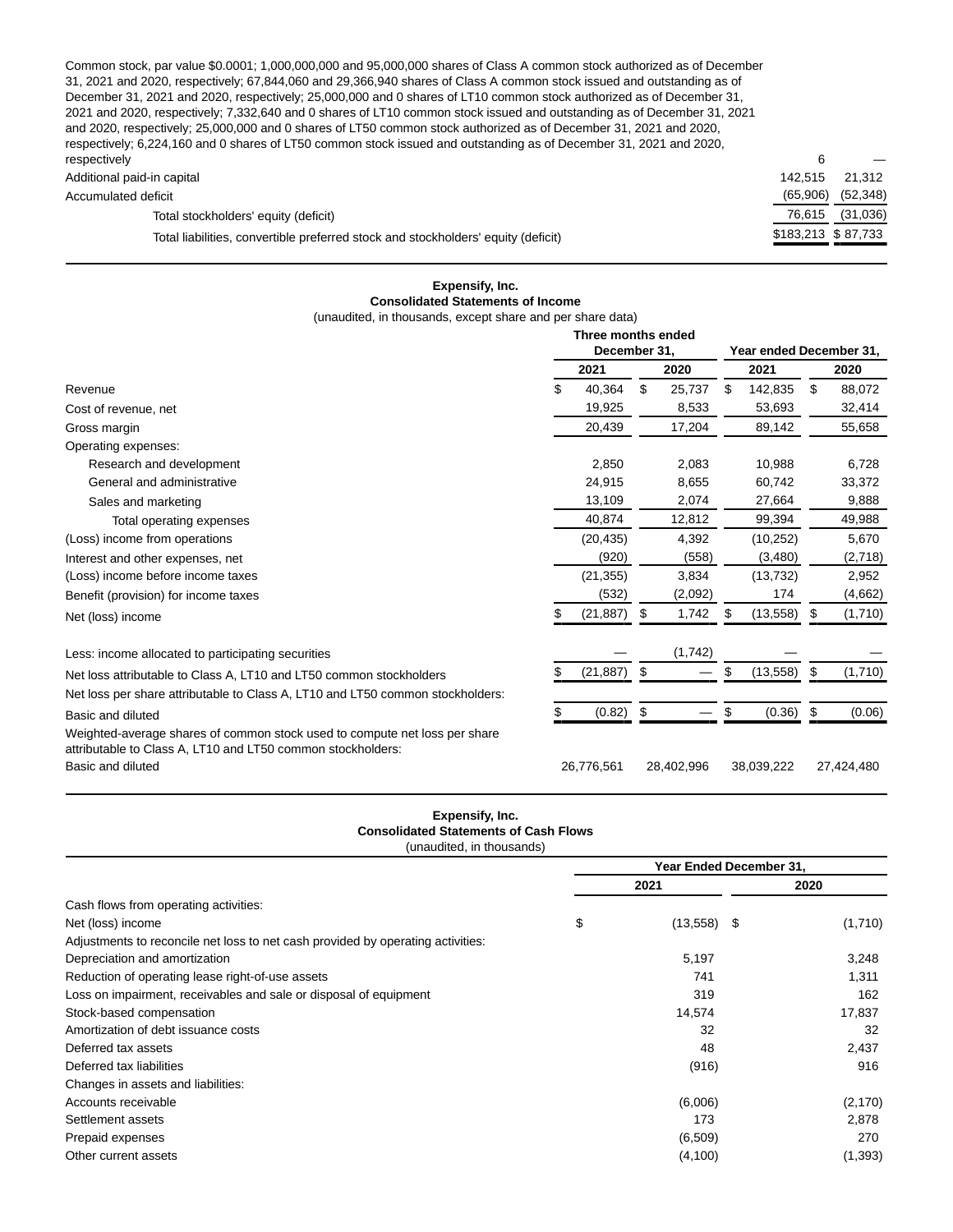| Related party loan receivable                                                                      | 586           |              |
|----------------------------------------------------------------------------------------------------|---------------|--------------|
| Other assets                                                                                       | 124           | (248)        |
| Accounts payable                                                                                   | 1,424         | (714)        |
| Accrued expenses and other liabilities                                                             | 7,511         | 1,774        |
| Operating lease liabilities                                                                        | (801)         | (1, 374)     |
| Settlement liabilities                                                                             | 7,372         | (16, 548)    |
| <b>Other liabilities</b>                                                                           | (725)         | 877          |
| Net cash provided by operating activities                                                          | 5,486         | 7,585        |
| Cash flows from investing activities:                                                              |               |              |
| Purchase of property and equipment                                                                 | (2,706)       | (2,488)      |
| Proceeds from sale or disposal of property and equipment                                           |               | 2            |
| Software development costs                                                                         | (4,908)       | (1,809)      |
| Net cash used by investing activities                                                              | (7,614)       | (4,295)      |
| Cash flows from financing activities:                                                              |               |              |
| Principal payments of finance leases                                                               | (774)         | (808)        |
| Principal payments of term loan                                                                    | (25, 191)     | (319)        |
| Proceeds from term loan                                                                            | 45,000        |              |
| Principal payments of line of credit                                                               |               | (1,000)      |
| Proceeds from line of credit                                                                       |               | 9,613        |
| Repurchases of common stock                                                                        |               |              |
| Vesting of restricted common stock                                                                 | 567           |              |
| Proceeds from initial public offering, net of underwriters' discounts and commissions              | 57,458        |              |
| Proceeds from issuance of common stock on exercise of stock options                                | 3,505         | 1,301        |
| Net cash provided by financing activities                                                          | 80,565        | 8,787        |
| Net increase in cash and cash equivalents                                                          | 78,437        | 12,077       |
| Cash and cash equivalents and restricted cash, beginning of period                                 | 46,878        | 34,801       |
| Cash and cash equivalents and restricted cash, end of period                                       | \$<br>125,315 | \$<br>46,878 |
| Supplemental disclosure of cash flow information:                                                  |               |              |
| Cash paid for interest                                                                             | \$<br>3,082   | \$<br>2,929  |
| Cash paid for income taxes                                                                         | \$<br>6,922   | \$<br>150    |
| Noncash investing and financing items:                                                             |               |              |
| Commercial building and land acquired with long-term debt (net of issuance costs of                |               |              |
| \$8,226)                                                                                           | \$            | \$           |
| Right-of-use assets acquired with lease liabilities                                                | \$            | \$<br>1,260  |
| Reconciliation of cash, cash equivalents and restricted cash to the consolidated balance<br>sheets |               |              |
| Cash and cash equivalents                                                                          | \$<br>98,398  | \$<br>34,401 |
| Restricted cash included in other current assets                                                   | 8,651         | 1,955        |
| Restricted cash included in other assets                                                           | 47            | 48           |
| Restricted cash included in settlement assets                                                      | 18,219        | 10,474       |
| Total cash, cash equivalents and restricted cash                                                   | \$<br>125,315 | \$<br>46,878 |

# **Expensify, Inc. Reconciliation of GAAP to Non-GAAP Financial Measures**

(unaudited, in thousands)

| <b>Adjusted EBITDA</b>               |                                    |                                 |    |        |    |                                    |                         |         |  |
|--------------------------------------|------------------------------------|---------------------------------|----|--------|----|------------------------------------|-------------------------|---------|--|
|                                      |                                    | Three months ended December 31, |    |        |    |                                    | Year ended December 31, |         |  |
|                                      |                                    | 2021                            |    | 2020   |    | 2021                               | 2020                    |         |  |
|                                      | (in thousands, except percentages) |                                 |    |        |    | (in thousands, except percentages) |                         |         |  |
| Net (loss) income                    | \$                                 | (21, 887)                       | \$ | 1.742  | \$ | (13, 558)                          | \$                      | (1,710) |  |
| Add:                                 |                                    |                                 |    |        |    |                                    |                         |         |  |
| (Benefit) provision for income taxes | \$                                 | 532                             | \$ | 2.092  |    | (174)                              |                         | 4,662   |  |
| Interest and other expenses, net     |                                    | 920                             |    | 558    |    | 3.497                              |                         | 2,718   |  |
| Depreciation and amortization        |                                    | 1,465                           |    | 895    |    | 5.197                              |                         | 3,248   |  |
| Stock-based compensation             |                                    | 12.079                          |    | 4,886  |    | 14.574                             |                         | 17,837  |  |
| <b>Adjusted EBITDA</b>               |                                    | (6,891)                         | \$ | 10.173 | \$ | 9,536                              | \$                      | 26,755  |  |

Adjusted EBITDA Excluding the IPO-Related Bonus